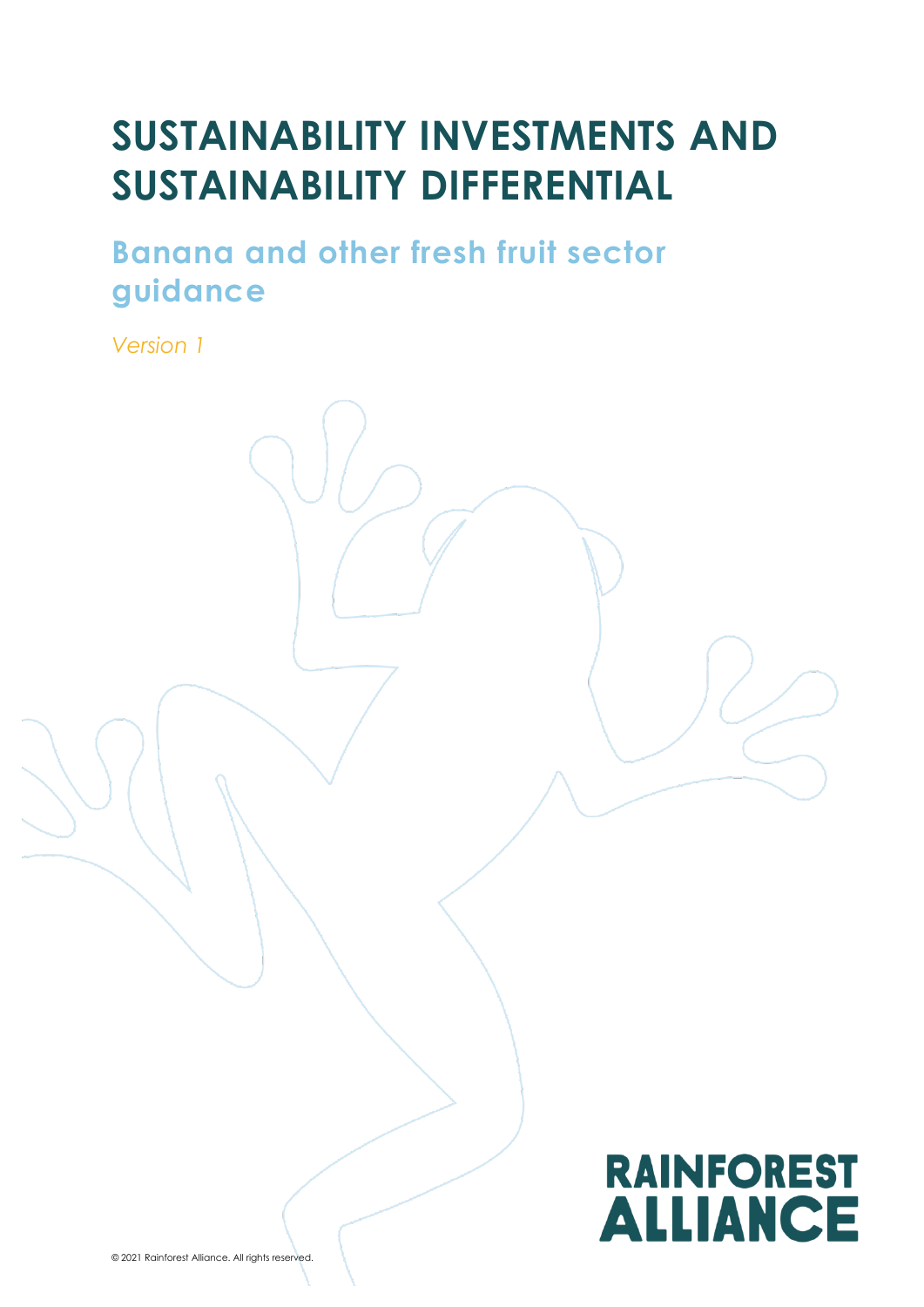

#### Translation Disclaimer

For any question related to the precise meaning of the information contained in the translation, please refer to the English official version for clarification. Any discrepancies or differences in meaning due to translation are not binding and have no effect for auditing or certification purposes.

#### More information?

For more information about the Rainforest Alliance, visit [www.rainforest-alliance.org](http://www.rainforest-alliance.org/) or contact [info@ra.org](mailto:info@ra.org)

| <b>Document Name:</b>                                                                                                                                                                                                                                                                                                          |                                                               | Document Code:                                                                 | <b>Version:</b>      |  |  |  |
|--------------------------------------------------------------------------------------------------------------------------------------------------------------------------------------------------------------------------------------------------------------------------------------------------------------------------------|---------------------------------------------------------------|--------------------------------------------------------------------------------|----------------------|--|--|--|
| Sustainability Differential and Sustainability<br>Investments: Banana and other Fresh Fruit<br>sector                                                                                                                                                                                                                          |                                                               | $S_A-G-SD-26-V1$                                                               |                      |  |  |  |
| Date of first<br>publication:                                                                                                                                                                                                                                                                                                  | Date of revision:                                             | <b>Valid From:</b>                                                             | Expires by:          |  |  |  |
| May, 2021                                                                                                                                                                                                                                                                                                                      | N/A                                                           | N/A                                                                            | Until further notice |  |  |  |
| Developed by:                                                                                                                                                                                                                                                                                                                  |                                                               | Approved by:                                                                   |                      |  |  |  |
| Department                                                                                                                                                                                                                                                                                                                     |                                                               | Rainforest Alliance Markets Transformation Director of Standards and Assurance |                      |  |  |  |
| Linked to:                                                                                                                                                                                                                                                                                                                     |                                                               |                                                                                |                      |  |  |  |
| \$A-S-SD- 2- V1.1 Rainforest Alliance 2020 Sustainable Agriculture Standard, Supply<br>Chain Requirements, Requirements 3.2 and 3.3<br>SA-S-SD-15-V1.1 Annex S14: Shared Responsibility<br>\$A-G-SD-26-V1I Use of Sustainability Differential and Sustainability Investments for the<br>benefit of workers<br><b>Replaces:</b> |                                                               |                                                                                |                      |  |  |  |
|                                                                                                                                                                                                                                                                                                                                |                                                               |                                                                                |                      |  |  |  |
| N/A                                                                                                                                                                                                                                                                                                                            |                                                               |                                                                                |                      |  |  |  |
| <b>Applicable to:</b>                                                                                                                                                                                                                                                                                                          |                                                               |                                                                                |                      |  |  |  |
|                                                                                                                                                                                                                                                                                                                                | Farm certificate holders and supply chain certificate holders |                                                                                |                      |  |  |  |
| Country/Region:                                                                                                                                                                                                                                                                                                                |                                                               |                                                                                |                      |  |  |  |
| All                                                                                                                                                                                                                                                                                                                            |                                                               |                                                                                |                      |  |  |  |
| Crop:                                                                                                                                                                                                                                                                                                                          |                                                               | <b>Type of Certification:</b>                                                  |                      |  |  |  |
| <b>Banana and Fresh Fruit</b>                                                                                                                                                                                                                                                                                                  |                                                               | Farm certificate holders and supply chain<br>certificate holders               |                      |  |  |  |

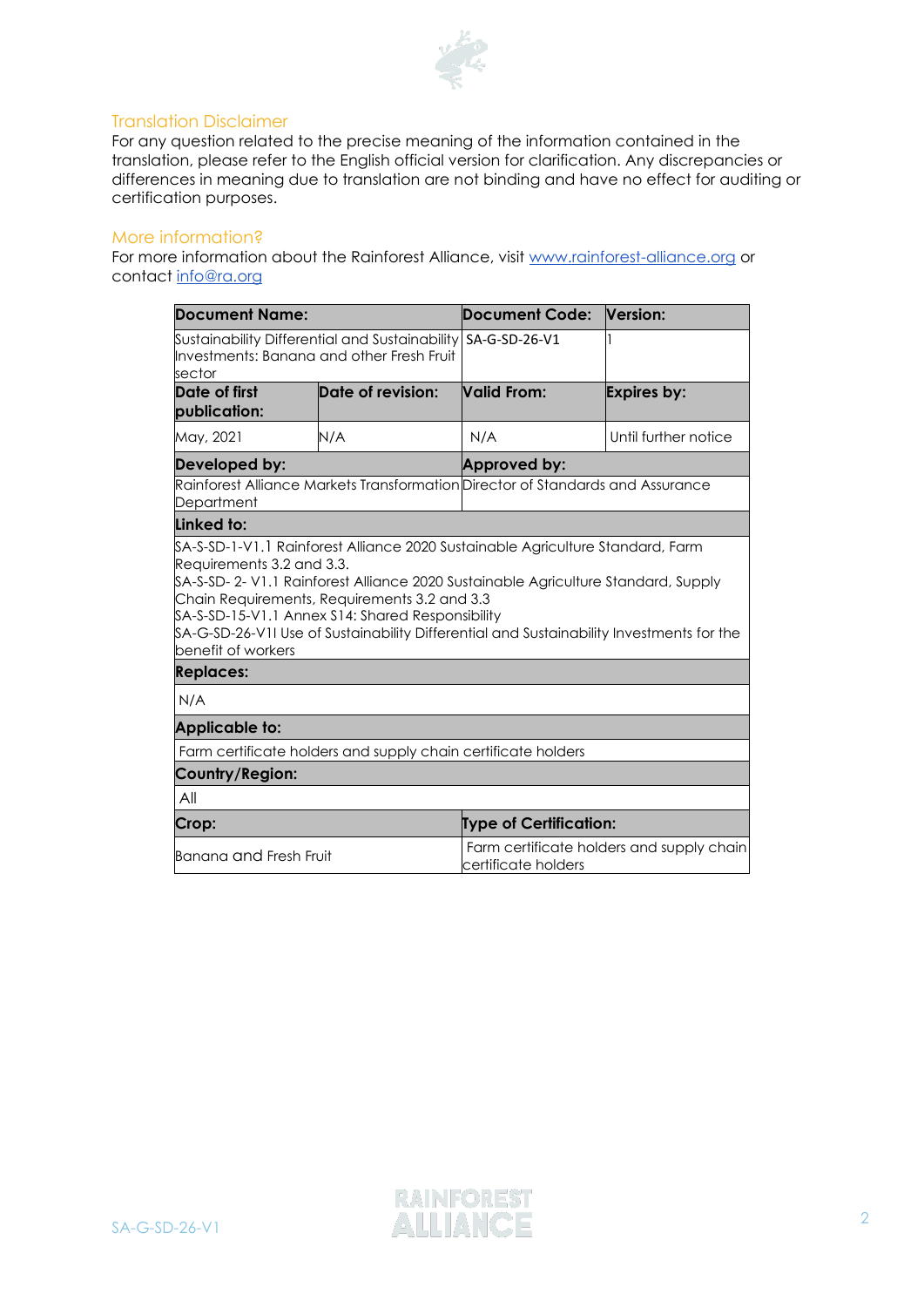

# Table of Contents

| 1.  | Sustainability Investments and Sustainability Differential in banana and other fresh fruit 6 |  |
|-----|----------------------------------------------------------------------------------------------|--|
| 1.1 |                                                                                              |  |
| 1.2 |                                                                                              |  |
| 1.3 |                                                                                              |  |
| 2.  |                                                                                              |  |
| 2.1 |                                                                                              |  |
| 2.2 | Activities and responsibilities required by each actor in the supply chain  9                |  |
| 3.  |                                                                                              |  |
| 3.1 |                                                                                              |  |
| 3.2 |                                                                                              |  |
| 3.3 |                                                                                              |  |
| 4.  |                                                                                              |  |
| 4.1 |                                                                                              |  |
| 4.2 |                                                                                              |  |
| 5.  |                                                                                              |  |
| 6.  | Paying The Sustainability Investments and Sustainability Differential 13                     |  |
| 7.  | Reporting the Sustainability Investments and Sustainability Differential  13                 |  |
| 7.1 |                                                                                              |  |
| 7.2 |                                                                                              |  |
| 7.3 |                                                                                              |  |
| 7.4 |                                                                                              |  |
| 8.  |                                                                                              |  |

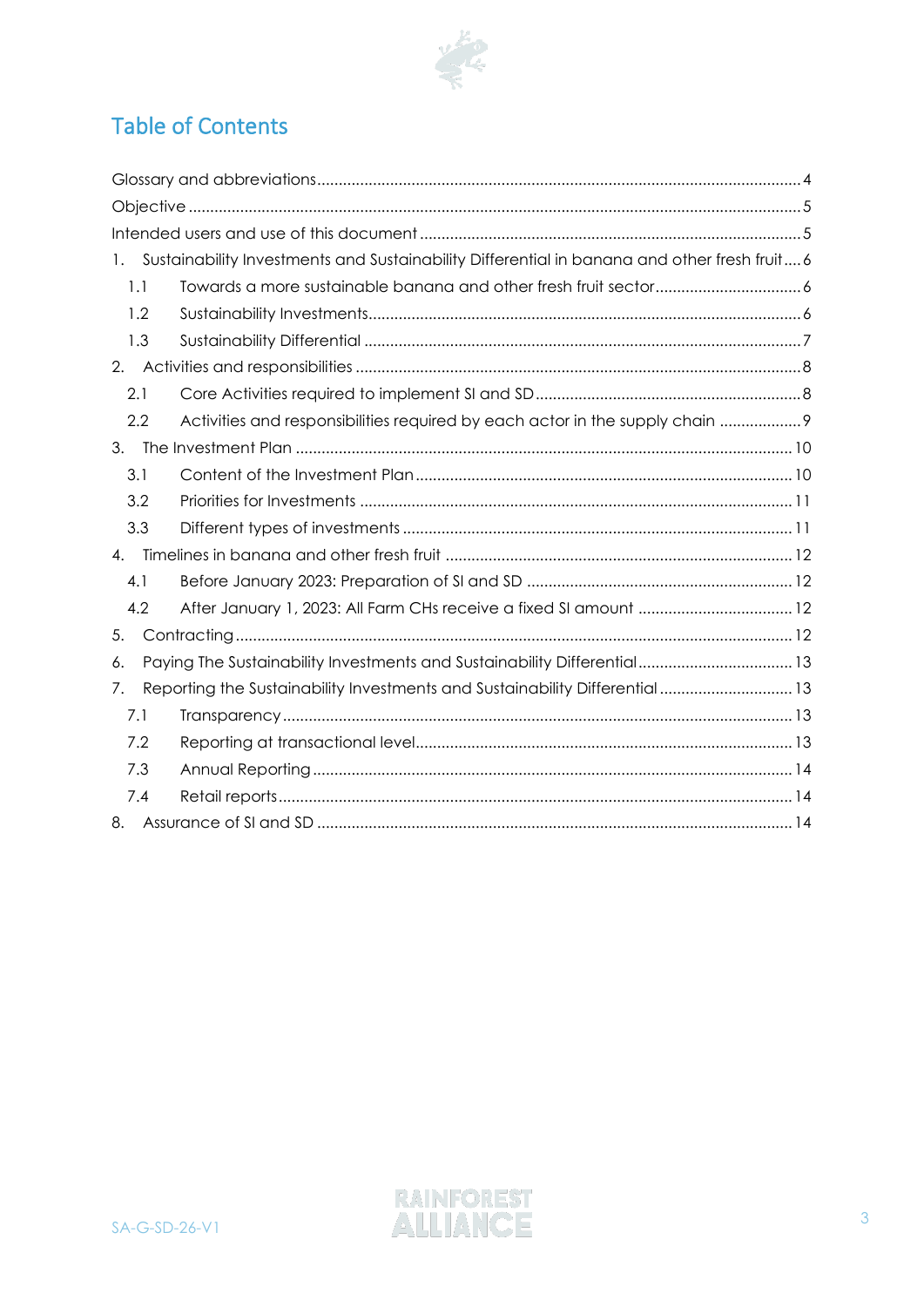

# <span id="page-3-0"></span>**Glossary and abbreviations**

| Term                   | <b>Definition</b>                                                                |
|------------------------|----------------------------------------------------------------------------------|
| Certification          | Entity authorized by Rainforest Alliance to conduct audits and to issue a        |
| Body (CB)              | certificate for the Rainforest Alliance Certification Program.                   |
| Certificate            | Any organization that is or wants to be certified against any Rainforest         |
| Holder (CH)            | Alliance certification program (UTZ Certification Program, 2017 Rainforest       |
|                        | Alliance Certification Program, Rainforest Alliance 2020 Certification           |
|                        | Program). Certificate holder includes all actors (for example sites, farmers,    |
|                        | intermediaries etc.) falling under the certification scope of the CH.            |
|                        | Farm CHs are organizations with farming in scope and who must comply             |
|                        | with the applicable Farm Requirements of the Rainforest Alliance 2020            |
|                        | Sustainable Agriculture Standard,                                                |
|                        | Supply Chain CHs are those organizations that do not have farming in             |
|                        | scope and therefore comply with the Supply Chain Requirements of the             |
|                        | Rainforest Alliance 2020 Sustainable Agriculture Standard.                       |
| Farm                   | All land and facilities used for agricultural production and processing          |
|                        | activities under the geographical scope of farm/group management. A              |
|                        | farm may be composed of several neighbouring or geographically                   |
|                        | separate farm units within one country provided that they are under a            |
|                        | common management body.                                                          |
| Farm Unit              | A piece of continuous land that is part of a farm. A farm unit can include       |
|                        | both agricultural and non-agricultural land with buildings, facilities, water    |
|                        | bodies, and other features.                                                      |
| First Buyer            | The initial supply chain actor legally owning the certified product after the    |
|                        | farm certificate holder.                                                         |
| Group                  | The entity that signs the certification agreement with the Rainforest Alliance   |
| Management             | accredited certification body and takes responsibility for the development       |
|                        | and implementation of the group's internal management system and all             |
|                        | member farms' management systems. The group management is                        |
|                        | responsible for assuring member farms' compliance with the Standard              |
| Group Members          | Individual producers that are part of group certification                        |
| Importer               | Is the first organization outside country of origin that buys bananas and fresh  |
|                        | fruits for onward sale or processing, including retailers or other organizations |
|                        | that import bananas or fresh fruits directly.                                    |
| Management             | A detailed overview set up by the management, of the goals that are set to       |
| Plan                   | be compliant with the requirements (for both management, workers and/or          |
|                        | group members) and the respective services necessary to meet these               |
|                        | goals. The services can include training, technical assistance, access to        |
|                        | inputs (e.g., seedling), and awareness-raising activities. The Management        |
|                        | Plan indicates details on the services such as the timeline, the responsible     |
|                        | person for the provision of the services, and the beneficiaries.                 |
| Metric Ton (Mt)        | 1000kg                                                                           |
| Non-Conformity         | Incomplete fulfilment of a requirement in the Rainforest Alliance Sustainable    |
| (NC)                   | Agriculture Standard.                                                            |
| Producer               | A person (either male or female) who owns and/or operates an                     |
|                        | agricultural enterprise, either commercially or to sustain him or herself or     |
|                        | his/her family.                                                                  |
| Rainforest             | The Information Technology system developed by the Rainforest Alliance to        |
| Alliance               | report transactions and activities of certified volumes throughout the supply    |
| Certification          | chain.                                                                           |
| Platform               |                                                                                  |
| <b>Risk Assessment</b> | A systematic process to identify the issues that could prevent the producers     |
|                        | from complying with the standard requirements and reaching the expected          |

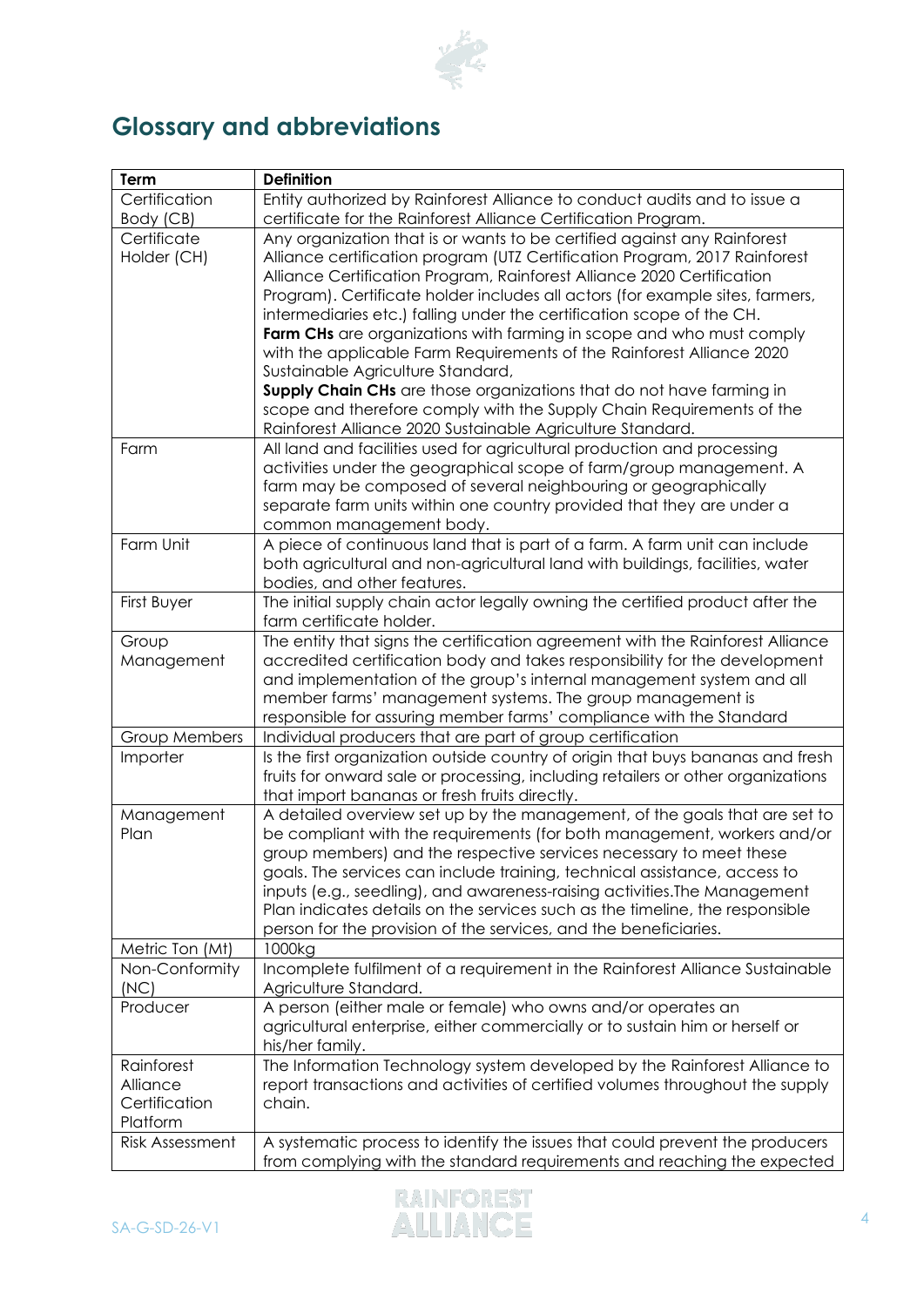

|                     | sustainability outcomes. The Rainforest Alliance has developed a tool to        |
|---------------------|---------------------------------------------------------------------------------|
|                     | support this analysis - The Farm Risk Assessment Tool.                          |
| 2020 SAS            | Rainforest Alliance 2020 Sustainable Agriculture Standard                       |
| <b>Small Farms</b>  | Small farms primarily rely on family or household labour or workforce           |
|                     | exchange with other members of the community. They might hire                   |
|                     | temporary workers for seasonal tasks or even hire (few) permanent workers.      |
|                     | Small farmers are usually organized in a group to be certified and rely on      |
|                     | the Group Management for record development and record keeping.                 |
| Sustainability      | Mandatory additional monetary payment made to certified farm certificate        |
| Differential (SD)   | holders on top of the market price of the commodity.                            |
|                     |                                                                                 |
| Sustainability      | Mandatory monetary and optional in-kind investments from buyers of              |
| Investments (SI)    | Rainforest Alliance Certified products to farm certificate holders for the      |
|                     | specific purpose of helping them comply with the 2020 Sustainable               |
|                     | Agriculture Standard                                                            |
| <b>Traceability</b> | A digital Rainforest Alliance platform to report transactions and activities of |
| platform            | certified volumes throughout the supply chain.                                  |
| Workers             | A person who performs labor in return for a monetary amount                     |

# <span id="page-4-0"></span>**OBJECTIVE**

The Rainforest Alliance 2020 Sustainable Agriculture Standard includes Sustainability Differential (SD) and Sustainability Investment (SI) requirements in sections 3.2 and 3.3 respectively, for farms and supply chain certificate holders. Interpretation of the requirements of sections 3.2 and 3.3 are listed in Annex S14, Shared Responsibility.

This document explains how the Sustainability Investments and Sustainability Differential requirements are implemented in the banana and other fresh fruit sector. SI and SD guidance for other sectors are published separately. The set of requirements on direct Living Wage contribution for buyers (Section 3.4) are outside the scope of this guidance.

# <span id="page-4-1"></span>**INTENDED USERS AND USE OF THIS DOCUMENT**

All buyers of sustainably produced banana and fresh fruit are held accountable for implementing responsible business practices and contributing to investment at the producer level to support continuous improvement of sustainability performance. Hence this guidance is to be used by farm and supply chain certificate holders or potential certificate holders including

At farm level:

- Management (either of group certification or individual certification)
- Group members (individual producers that are part of group certification)
- Workers and their representations who performs labor in return for a monetary amount on a farm
- Internal inspectors

At supply chain level:

• All buyers of Rainforest Alliance Certified bananas and fresh fruits

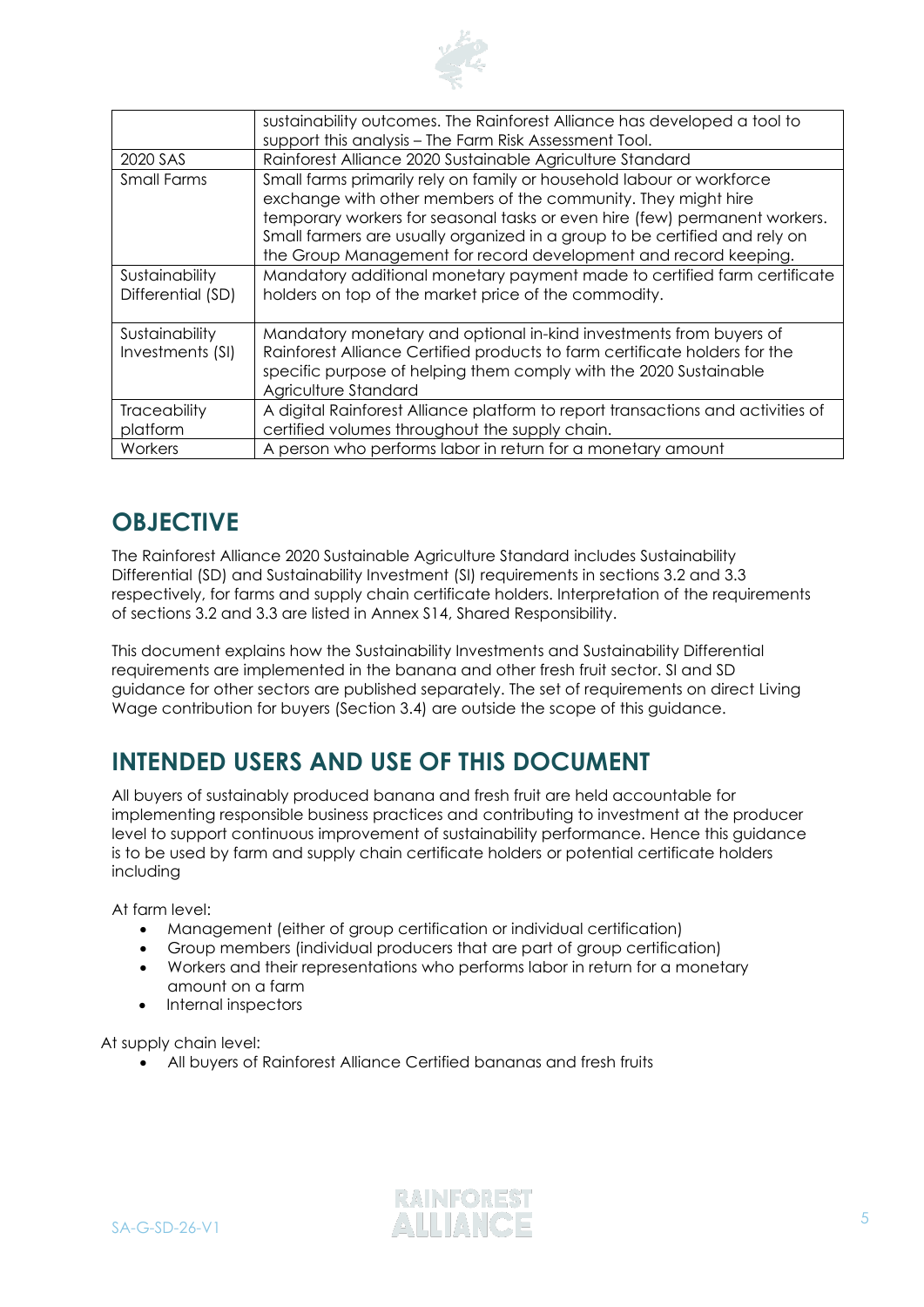

# <span id="page-5-0"></span>**1. SUSTAINABILITY INVESTMENTS AND SUSTAINABILITY DIFFERENTIAL IN BANANA AND OTHER FRESH FRUIT**

### <span id="page-5-1"></span>**1.1 Towards a more sustainable banana and other fresh fruit sector**

A sustainable future is only possible when producers can be economically sustainable. However, current business practices and social realities mean this is often not the case. Our Shared Responsibility approach aims to create mechanisms to support greater economic sustainability for farms, worker rights, and environmental sustainability without compromising on the ability of Rainforest Alliance Certified producers to secure market access.

To reach this vision, the Rainforest Alliance 2020 Sustainable Agriculture Standard includes two mechanisms: Sustainability Investments (SI) and the Sustainability Differential (SD). These mechanisms are key to creating more balance between value and risks in the supply chain by rewarding producers for their efforts to produce sustainably and enabling them to share the costs of investments needed to adopt more sustainable agricultural practices.

## <span id="page-5-2"></span>**1.2 Sustainability Investments**

Sustainability Investments (SI) are monetary and in-kind investments made by buyers of certified products and used for farm investments needed to comply with the Rainforest Alliance 2020 Sustainable Agriculture Standard. The necessary investments are identified by each Farm Certificate Holder in their Investment Plan (see chapter 3). Sustainability Investments enable buyers to directly contribute to the investments needed at origin to increase the sustainability of farming, enhance workers wellbeing and protect the environment. They also enable buyers to recognize and make transparent investments they are already making at the producer level.

Sustainability investments are paid on top of the market price. Further information on what is required to implement the Sustainability Investment Requirements can be found in Annex S14.

For banana and fresh fruits, the Rainforest Alliance has determined a fixed mandatory monetary amount for Sustainability Investments to be received by the Farm CH for exported RAC volumes of US\$ 5.50 per 1000 kg (see table 1). Buyers must pay the amount for volumes entering the supply chain from January 1, 2023 onwards. They are encouraged to pay the Sustainability Investment amount for volumes entering the supply chain January 1, 2022 as Banana and fresh fruit producers begin their transition to the new standard

| Weight of certified product | 2022, 2023 & 2024   |  |  |  |
|-----------------------------|---------------------|--|--|--|
|                             | <b>Fixed amount</b> |  |  |  |
| Per Metric ton (1000 kg)    | US\$ 5.50           |  |  |  |
| Per banana box (18,14 kg)   | US\$ 0.10           |  |  |  |

#### **Table 1: Sustainability Investment (SI) Amountfor Bananas and Fresh Fruit**

The fixed amount of US\$ 5.50 per Mt until 2024, is intended as a kickstart to sharing costs in a mainstream market in which differentials for sustainability are generally not paid. The advantages of a fixed value are that it: creates a level-playing field for market actors, provides transparency on financial resources invested at origin, improves clarity on the amount that producers must receive and thereby facilitates the negotiation of contracts for the supply of certified bananas and other fresh fruits.

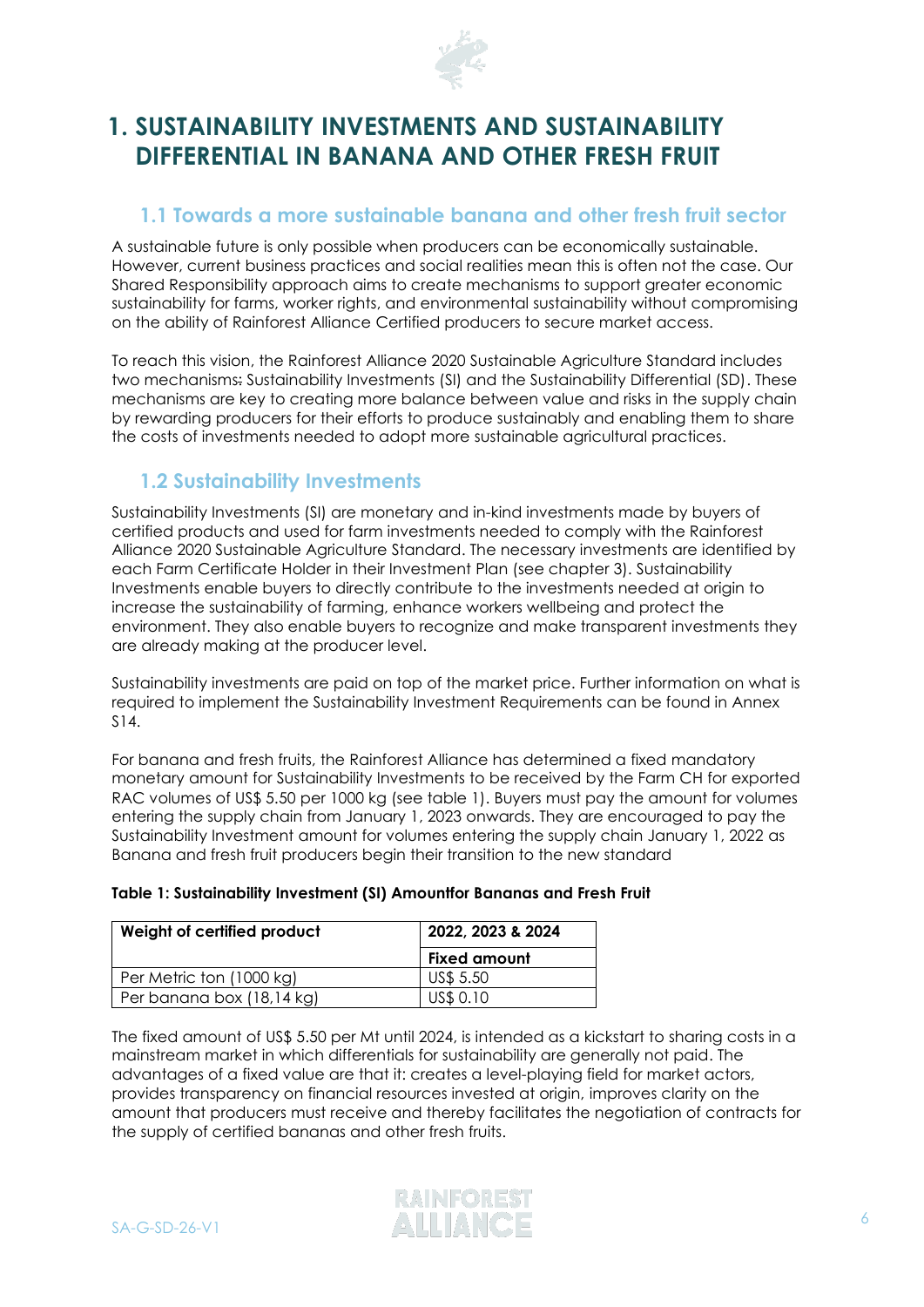

The fixed amounts not intended to limit the contributions to investment needs at producer level. Buyers may choose to make additional In-kind Investments to support sustainable production on top of the fixed mandatory monetary amount. In-kind Sustainability Investments should be included separately in contracts. While the amount of in-kind investments may be linked to volumes sold, the payment of such investments cannot be deducted from the fixed monetary SI amount.

The Rainforest Alliance will closely monitor the outcomes of this approach in order to inform future adaptations on Shared Responsibility interventions needed in the banana sector, and for other fresh fruits.

# <span id="page-6-0"></span>**1.3 Sustainability Differential**

**The Sustainability Differential (SD)** is a monetary payment for Rainforest Alliance Certified bananas and other fresh fruits, on top of the market price, intended to reward producers for engaging in sustainable production. The amount of Sustainability Differential is negotiated between the farm Certificate Holder and the buyer. For group certification, the SD is paid in full to group members (producers). There is no stipulation about what to use the SD for; the producers can decide for themselves how the SD is spent. For large and Individually certified farms the Sustainability Differential is used for the benefit of the producer, which may include providing benefits to workers (See Guidance on the use of [SD/SI for the benefit of Workers\)](https://www.rainforest-alliance.org/business/resource-item/guidance-use-of-sustainability-differential-and-sustainability-investments-for-the-benefit-of-workers/)

**The Rainforest Alliance has not established a fixed nor a minimum SD amount in bananas and fresh fruits** but expects all actors to contribute fully to pay and transfer whichever amount is agreed upon as SD to the Farm CH.

#### **Figure 1: Flow of Value of Sustainability Investment (SI) and Sustainability Differential (SD) within the supply chain**



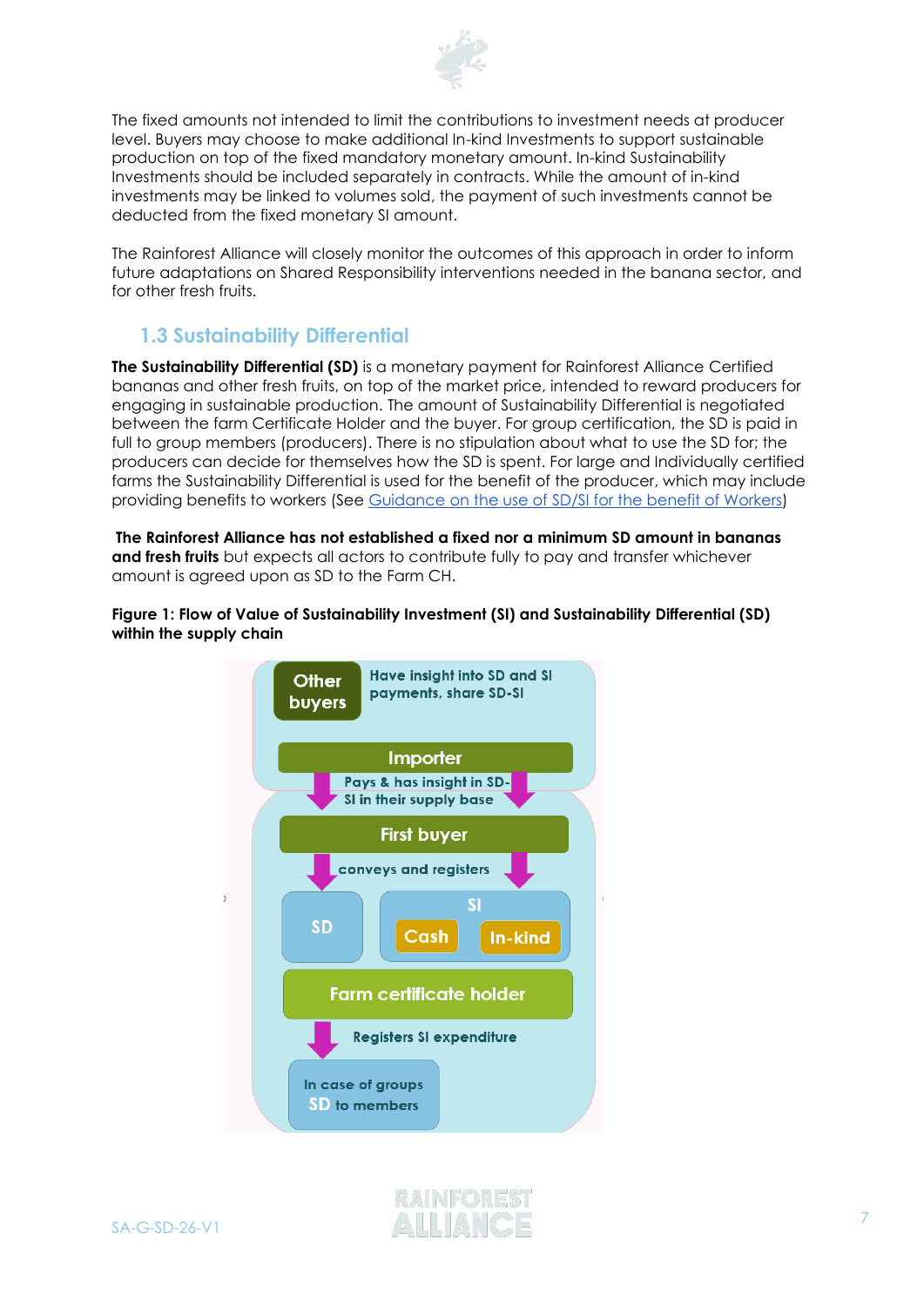

# <span id="page-7-0"></span>**2. ACTIVITIES AND RESPONSIBILITIES**

All buyers of sustainably produced bananas and other fresh fruits are held accountable for implementing responsible business practices and focusing investment and supporting continuous improvement of sustainability performance at the producer level. The requirements of the Rainforest Alliance Standard make it clear that SI and SD payments must be part of the contracting and purchasing agreements for certified products. For bananas and fresh fruits this must include contracting and purchasing agreements up to and including the level of importers.

The sales of Rainforest Alliance Certified volumes to importers must therefore include the payment of SD and SI. Actors between the importer and Farm CH level are required to transfer these payments to the Farm CH. Only volumes of fresh fruit for export have the mandatory requirement of SD and SI payment.

All supply chain certificate holders beyond the importer level, including retailers, are also encouraged to contribute to shared responsibility, including the contribution to sustainability investments and the payment of Sustainability Differential. By providing mechanisms to improve traceability and transparency, the Rainforest Alliance's expectation is that supply chain actors, including retailers, acknowledge the need for additional investments to achieve and maintain certification as part of their commitment to sustainable sourcing.

### <span id="page-7-1"></span>**2.1 Core Activities required to implement SI and SD**

The list below sets out the main activities required to implement SI and SD. These activities are all explained in detail in further sections of this document.

- 1. Farm CH drafts their **Investment Plan** based on their risk assessment, capacity assessment and management plan. Investments in relation to worker benefits should be included in the Investment Plan and worker representatives must be consulted on the allocation of those investments.
- 2. Farm CH and first buyer include value and payment terms around SI and SD **in the contract** and invoices for export Rainforest Alliance Certified volumes. If in-kind SI are also negotiated, these shall also be included in the contract.
- 3. First buyer includes SI and SD amount in the contract with their buyers. Any other SC CH in the supply chain up to the importer also includes SI and SD in contracts with their buyers.
- 4. Farm CH and first buyer **register and confirm** the transactions details including information on SI and SD payment in the Rainforest Alliance traceability platform, Marketplace.
- 5. Management (both of groups and individual CHs) **reports on how the SI is invested**.
- 6. Importers (including retailers) **report** the total Rainforest Alliance Certified volume sourced from their suppliers. Each supplier reports from which supplier(s) they source their certified bananas and other fresh fruits. This enables the traceability of certified sales from the importer to the farm level. From this information recorded in the Rainforest Alliance traceability platform the Rainforest Alliance will be able to **report to** retail on amounts paid to their supply base and the classes of investments for which it has been spent (aggregated per country).

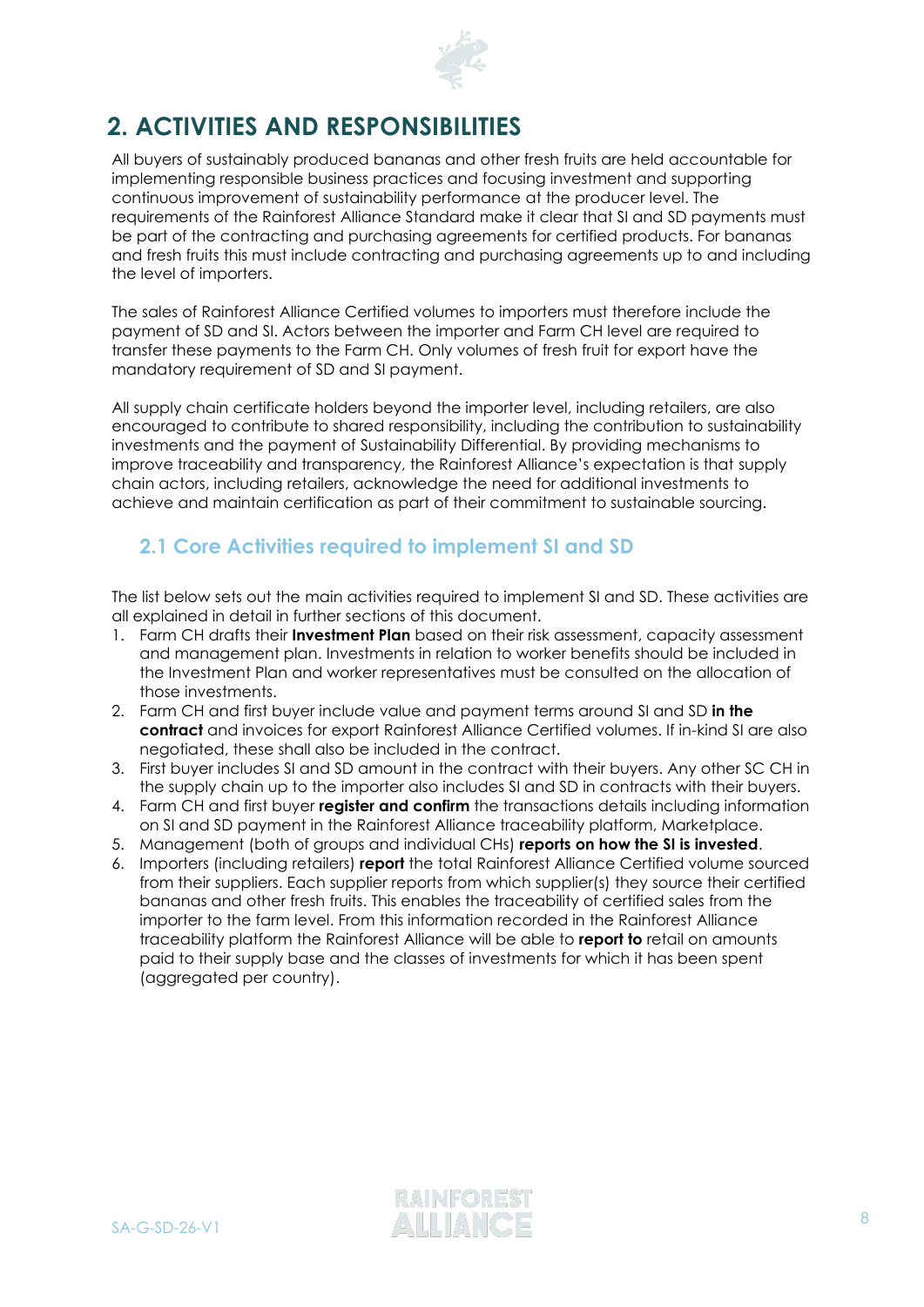

### <span id="page-8-0"></span>**2.2 Activities and responsibilities required by each actor in the supply chain**

**The importer is responsible** for payment of SI and SD to their supplier(s). This means they are responsible for the following activities:

- Negotiating and agreeing the SD with its seller (depending on supply chain setup, the seller could be the farm CH, first buyer or an intermediary)
- Including the SI amount (US\$ 5.50 p/ Mt for the Farm CH) and agreed SD amount in contracts and indicate those details on invoices
- If in-kind SI were agreed between parties, ensuring these are also included in contracts
- Paying their suppliers the fixed SI and agreed SD
- If the importer is the first buyer, confirming SI (monetary and in kind) and SD payments are registered in MarketPlace 2.0, the traceability platform linked to transactions

**Supply Chain CHs in country of production** are responsible for negotiating SD amounts with their suppliers and ensuring these are included in contracts with their buyers. They then transfer SI and SD paid by the buyers to the farm CHs they are sourcing from. In summary, they are responsible for negotiating the following:

- The SD amount with farm certificate holders. The agreed SD as well as the fixed monetary SI will be included in contracts and invoices with Farm CHs. If in-kind SI are agreed between parties, these are also included
- The SD amount with buyers. The agreed SD as well as the monetary SI will be included in contracts and invoices with buyers. If in-kind SI are agreed between parties, these are also included in contracts

Further activities include:

- Transferring the fixed SI and agreed SD amounts received from the buyer (importer) to the supplier Farm CH. It is possible that the first buyer will advance payments to the Farm CH and later on receive the payment from the next buyer
- First buyer confirming SI (monetary and in kind) and SD payments in MarketPlace 2.0, the traceability platform linked to transactions,

**Farm CH:** are responsible for negotiating SD amounts with their buyers, to determine the use of SD and SI and to report on how these payments are used. This means they are responsible for the following activities:

- Developing an Investment Plan that ranks the investment needs and defines the amounts needed to improve compliance with the 2020 Rainforest Alliance Sustainable Agriculture Standard
- Farm management consulting with a representation of workers on the allocation of Sustainability Investments to the predetermined worker benefit categories (wages, working conditions, health and safety, housing)
- Agreeing on an SD value per volume with its buyer(s)
- Including the monetary SI and SD in contracts and invoices agreed with the first buyer(s). If in-kind SI are agreed between parties, ensuring these are also included in contracts
- Documenting how much monetary SI, in-kind SI and monetary SD is received
- Using amount received as SI (monetary and in-kind) according to the Investment Plan
- Documenting once per year how the received SI has been used, and reporting this in the online platform. These documents do not need to be shared with buyers
- Reporting on the use of SD to benefit workers if applicable

The Group Certificate Holder, at least annually:

- o Communicates SD received to group members
- o Distributes full SD amount to group members and documents the transfer of it.

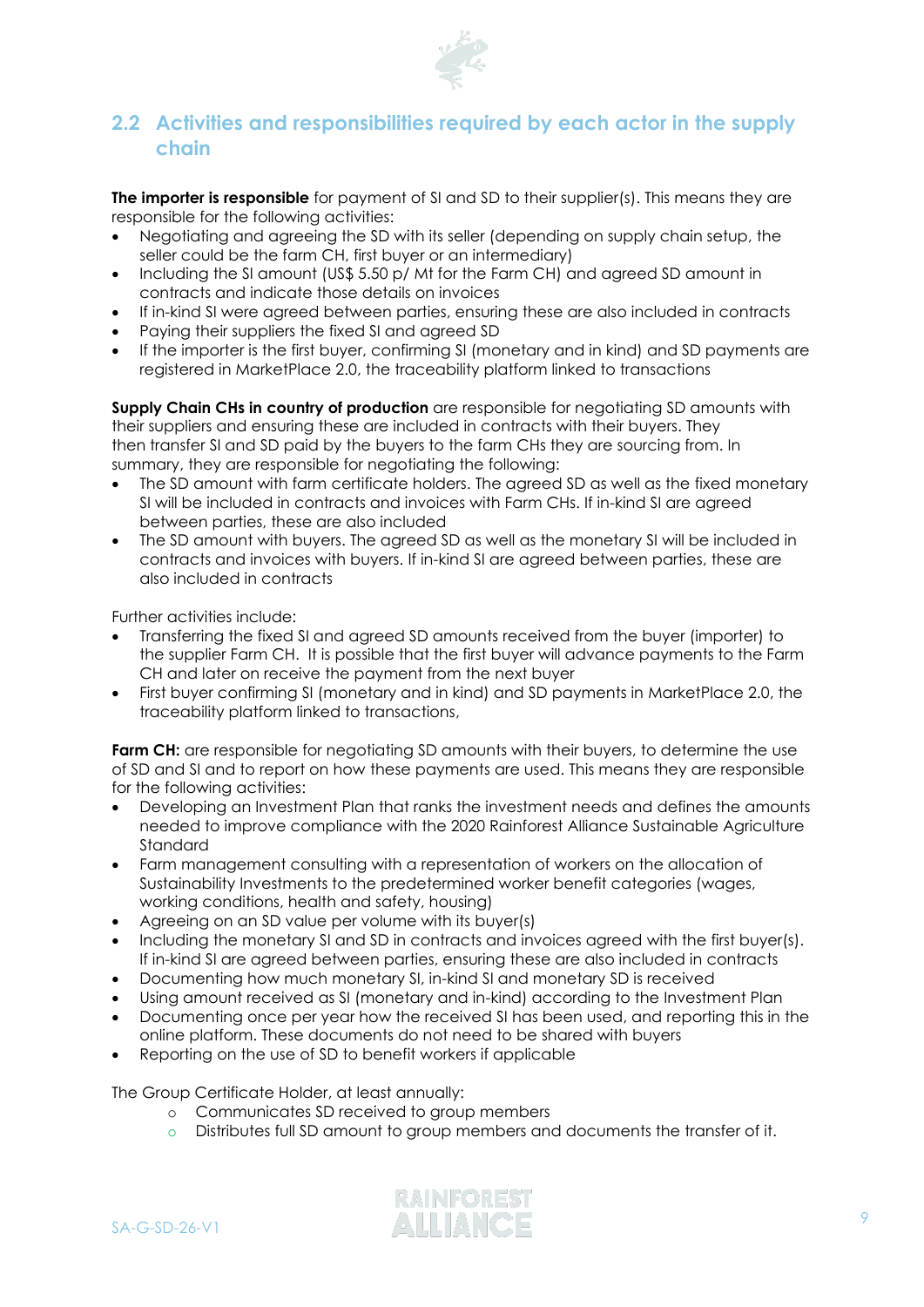

#### **Other supply chain CHs outside the country of production – including retailers:**

The Rainforest Alliance makes it clear that SI and SD payments must be part of the contracting and purchasing agreements for certified bananas and fresh fruits. All supply chain certificate holders beyond the importer level, including retailers, are therefore also encouraged to contribute to shared responsibility, including the contribution to Sustainability Investments and the payment of Sustainability Differential.

The Rainforest Alliance has expanded the scope of certification to include retailers that are driving the request for purchasing Rainforest Alliance Certified consumer products and/or fresh products, including fruits, vegetables and flowers, sold under their own brand name or as non-branded products. These retailers will be required to register and obtain certification. In case a retailer acts as an importer for Rainforest Alliance Certified bananas and/ or other fresh fruits (vegetables or flowers) compliance with the SI and SD requirements (See "importer activities and responsibilities" mentioned above) will be verified during external audits. For more information please go to https://www.rainforest-alliance.org/business/responsiblesourcing/supply-chain-certification/which-retailers-should-get-rainforest-alliance-certified.

# <span id="page-9-0"></span>**3. THE INVESTMENT PLAN**

Sustainability Investments (SI) are intended to directly support Farm CHs to make the investments needed to meet the requirements of the 2020 Rainforest Alliance Sustainable Agriculture Standard.

The needed investments are identified by the farm certificate holder in their Investment Plan. An Excel template for the investment plan is provided by The Rainforest Alliance (Annex S16). In the Investment Plan, the required investments are categorized and are directly linked to each of the chapters of the 2020 Rainforest Alliance Sustainable Agriculture Standard. To identify the investments needed, group or farm management uses information from the farm risk assessment, self-assessment, capacity assessment, internal inspection(s) and results of the external audits from year 2. The investment plan is also linked to the management plan. The Investment Plan must be completed by the Farm CH prior to an audit and is updated at least annually.

There is no obligation for the farm CH to share the detailed investment plan with their buyers, but we do encourage sharing of at least the summary, in the spirit of promoting transparency at all levels.

### <span id="page-9-1"></span>**3.1 Content of the Investment Plan**

The potential Investments in the Investment Plan are categorized and linked to each of the chapters of the 2020 Rainforest Alliance Sustainable Agriculture Standard. However, not all investments of a Farm CH need and may be included in an Investment Plan.

The Investment Plan can include:

- **Activities and inputs related to compliance with core and mandatory improvement requirements** of any of the chapters of the 2020 Rainforest Alliance Sustainable Agriculture Standard, depending on the Farm Certificate Holder's sustainability performance. The investment plan should include activities and inputs required to reach compliance and maintain compliance, like audit costs.
- Investments in relation to worker benefits should be included in the Investment Plan and worker representatives must be consulted on the allocation of those investments.

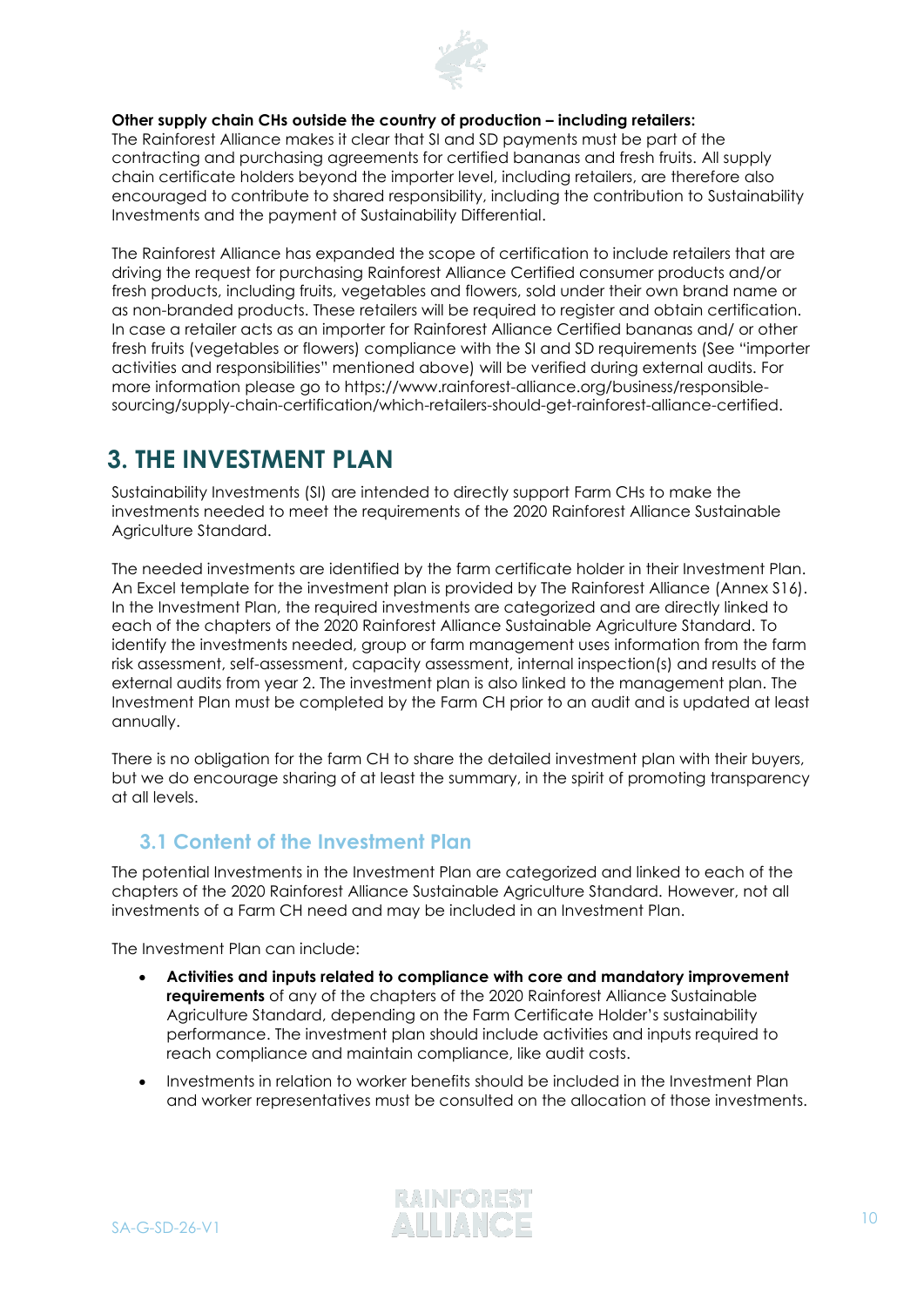

- Incremental wage increases towards closing the living wage gap can be part of the Investment Plan in line with the Farm CHs own wage improvement plan and salary matrix.
- Self-selected improvement requirements can be included in the Investment Plan after core and mandatory improvement requirements have been addressed (see table 1, below).
- Other investments can be added to the Investment Plan under the condition that core, mandatory and self-selected improvement requirements have been complied with.

Investments that do not relate to compliance with the 2020 SAS and are part of the normal costs of farm operations, such as fertilizers and agrochemical inputs or legal requirements like payment of minimum wages, should not be included in the Investment Plan.

| <b>Core requirements</b>                                               | <b>Mandatory</b><br>improvement<br>requirements                                                    | Self-selected<br>improvement<br>requirements                                                       | <b>Other investments</b>                                                              |
|------------------------------------------------------------------------|----------------------------------------------------------------------------------------------------|----------------------------------------------------------------------------------------------------|---------------------------------------------------------------------------------------|
| Always.<br>Must be prioritized.                                        | Once required by the<br>Standard and after<br>core requirements have<br>been attended to.          | If selected and after<br>core and mandatory<br>improvement<br>requirements have<br>been addressed. | May be included<br>as long as they<br>are not<br>contradictory to<br>the Standard and |
| Example:<br>Access to safe<br>drinking water<br>(5.6.4, 5.6.5, 5.6.6). | Example: Engagement<br>with communities to<br>identify their concerns<br>and interest (5.8.3. L1). | Example:<br>Use of rainwater<br>harvesting for<br>irrigation (6.5.6).                              | as long as the CH<br>meets the<br>requirements of<br>the Standard.                    |

#### **Table 2: the intended use of the SI**

## <span id="page-10-0"></span>**3.2 Priorities for Investments**

SI is intended to contribute to the most critical investment needs that will enable the Farm CHs to comply with the applicable requirements in the 2020 Rainforest Alliance Sustainable Agriculture Standard. This means that investment needs must be prioritized.

Priorities are indicated in the last column of the Investment Plan.

| 2 CATEGORY: Agriculture                                     |                                   |                                   | Area budget (for Investment Plan)          | 2.115           |                                                                  | CH investment S                            | 1,088                                               | <b>Farm investment</b> | 1,028                                                              |
|-------------------------------------------------------------|-----------------------------------|-----------------------------------|--------------------------------------------|-----------------|------------------------------------------------------------------|--------------------------------------------|-----------------------------------------------------|------------------------|--------------------------------------------------------------------|
| <b>Category activities</b>                                  | <b>BUDGET</b><br><b>Year 2017</b> | <b>BUDGET</b><br><b>Year 2018</b> | <b>ACTIVITY BUDGET</b><br><b>Year 2019</b> | <b>Currency</b> | Investment to be made<br>at Certified Holder or at<br>farm level | How many farms will<br>receive investment? | <b>ACTIVITY BUDGET</b><br><b>Year 2019</b><br>(USS) | %                      | <b>PRIORITY</b><br>(A: high<br><b>B:</b> intermediate<br>$C:$ low) |
| <b>TOTAL CATEGORY BUDGET</b>                                |                                   |                                   | 154,630                                    | <b>Rupees</b>   |                                                                  |                                            | 2.115                                               | 100%                   |                                                                    |
| Specific training costs for agricultural topics for farmers |                                   |                                   | 48,500 Rupees                              |                 | <b>Certified Holder</b>                                          |                                            | 663                                                 | 31%                    |                                                                    |
| Purchase of PPE                                             |                                   |                                   | 21,000 Rupees                              |                 | Farm                                                             | 54                                         | 287                                                 | 14%                    |                                                                    |
| Investments for handling empty agrochemical containers      |                                   |                                   | 18,430 Rupees                              |                 | Farm                                                             | 33                                         | 252                                                 | 12%                    |                                                                    |
| Soil conservation works                                     |                                   |                                   | 35,700 Rupees                              |                 | Farm                                                             | 56                                         | 488                                                 | 23%                    |                                                                    |

## <span id="page-10-1"></span>**3.3 Different types of investments**

Sustainability Investments may be of different types:

#### **Annual cash investments**

The Investment Plan identifies and prioritizes the necessary investments and is updated annually. The fixed mandatory monetary sustainability investment amount will generally be allocated by the farm certificate holder to the highest priority investments on an annual basis.

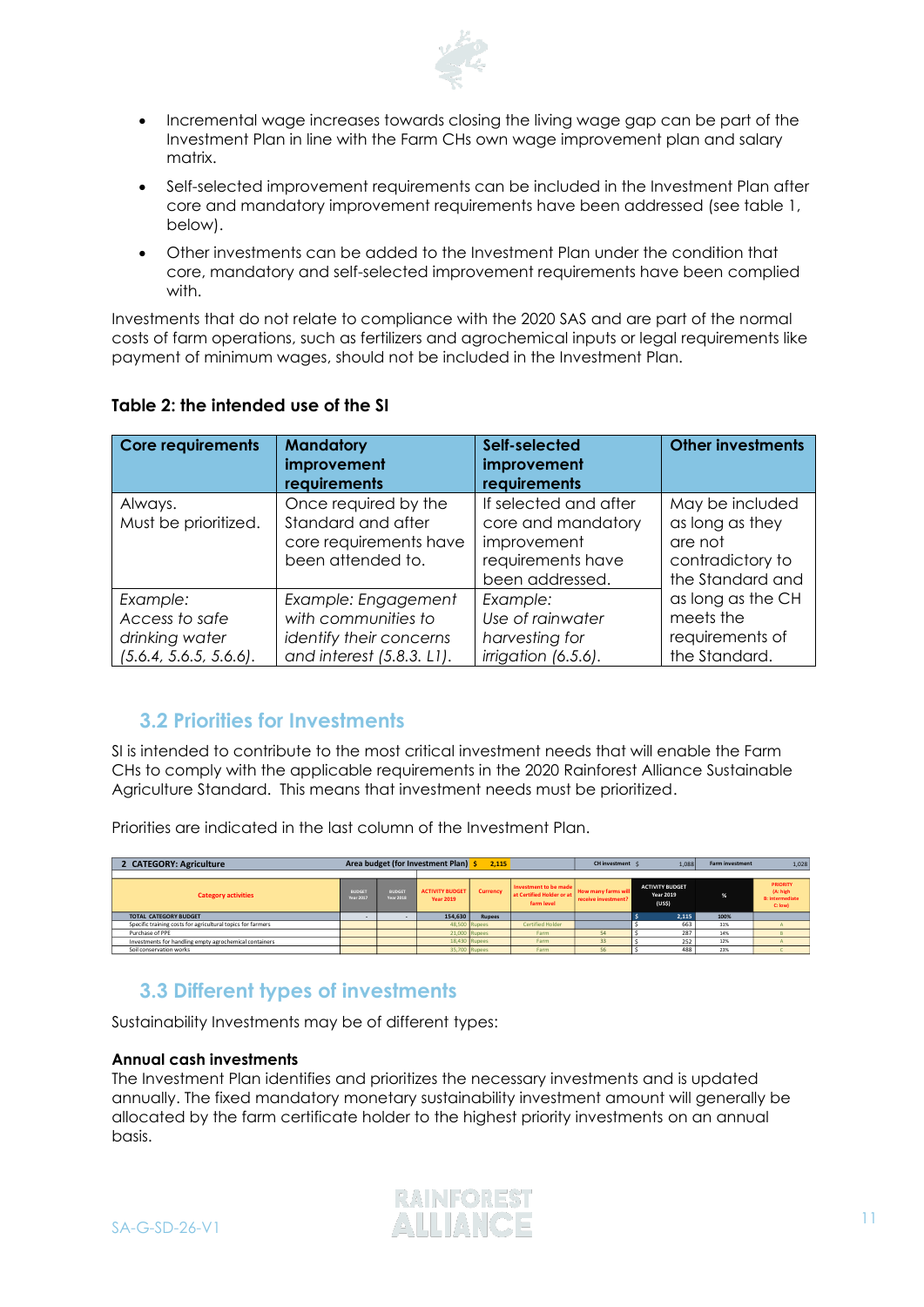

#### **Long-term investments**

Long-term investments can be included in the Investment Plan to cover sustainability improvements that require sustained actions over time. In this case the amount of the average annual investment can be included, allowing high upfront investments and reduced follow-up investments.

#### **In-kind investments**

The Investment Plan can include in-kind contributions of a buyer. In-kind investments may be allocated separately to categories in the Investment Plan. Only in-kind contributions for which an agreement has been made should be included.

In-kind SI contributions cannot be deducted from the mandated monetary SI amount and are made in addition to the fixed SI amounts.

# <span id="page-11-0"></span>**4. TIMELINES IN BANANA AND OTHER FRESH FRUIT**

SI and SD will have to be paid for any volumes exported as Rainforest Alliance Certified by Farm CHs after January 1, 2023. Supply Chain CHs will be obliged to pay and record payment of SD and SI payments from this point on even if the transactions are tied to contracts that precede the abovementioned date.

Buyers are encouraged to pay SI and SD for volumes entering the supply chain from January 1, 2022 onwards and up to December 31, 2022, after the Farm CH has transitioned to the 2020 Rainforest Alliance Standard.

The Transition period for farm Certificate holders to become certified against the 2020 Rainforest Alliance Standard is:

- Banana growers: July 2021 December 2022
- Other fresh fruit: July 2021 June 2022

### <span id="page-11-1"></span>**4.1 Before January 2023: Preparation of SI and SD**

In the transition year, all farm CHs will only need to comply with the requirement to have an Investment Plan (requirement 3.3.1).

### <span id="page-11-2"></span>**4.2 After January 1, 2023: All Farm CHs receive a fixed SI amount**

From 1 January 2023, All Farm CHs will receive the fixed SI amount and a negotiated SD amount per volume of exported Rainforest Alliance Certified banana or other fresh fruit. They will be required to comply with all SD and SI requirements for preparing the Investment Plan, and reporting on the use of SD and SI received.

All Supply Chain Certificate Holders will be required to include the fixed SI amount and negotiated SD amount in contracts and record payment in line with these commitments.

# <span id="page-11-3"></span>**5. CONTRACTING**

The fixed SI value plus the negotiated SD shall clearly be reflected on sale-purchase contracts/ agreements. The SI and SD must be clearly distinguished from price, quality, and other differentials as required in the Standard and they need to be separately identifiable.

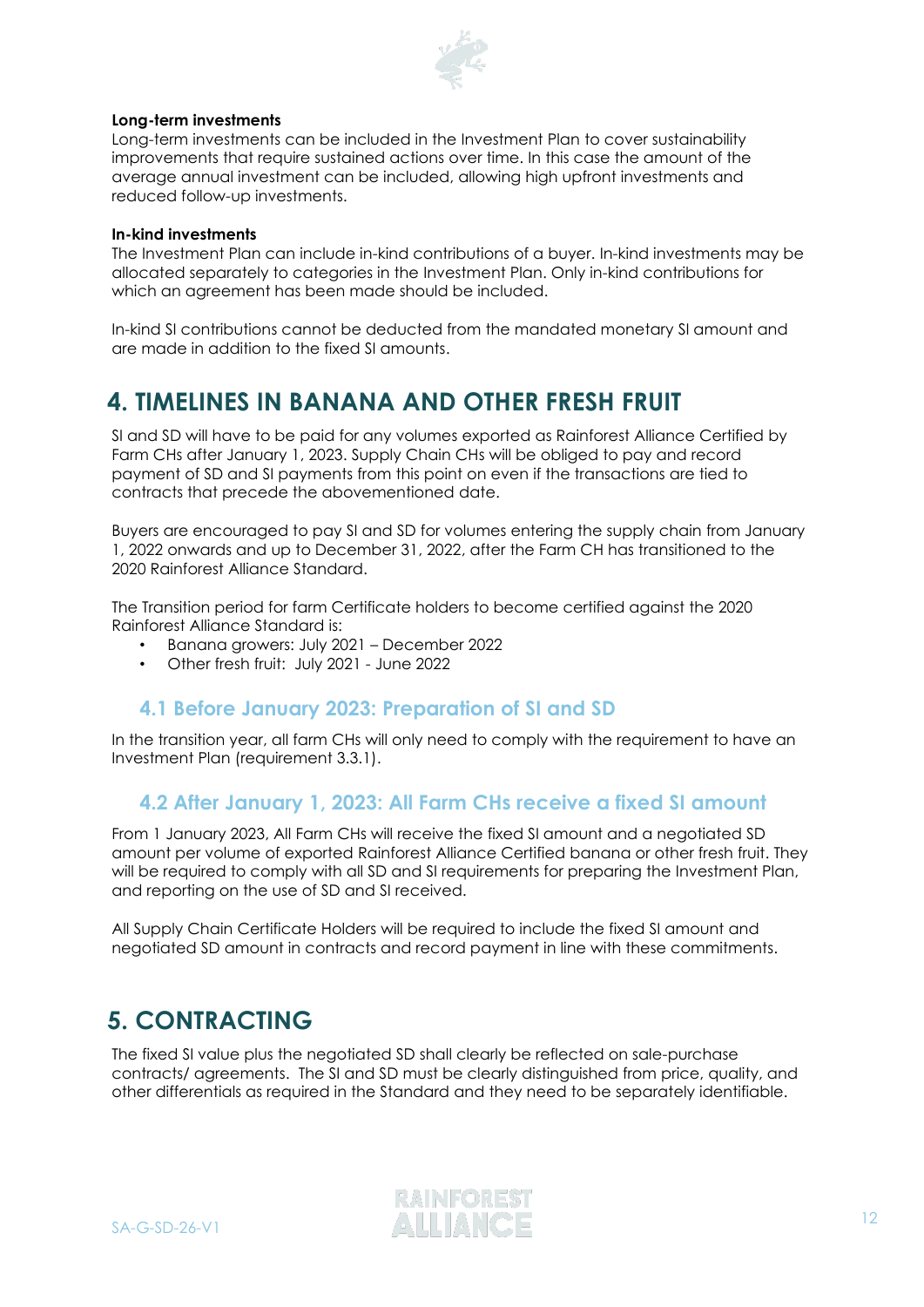

For bananas / fresh fruits produced in 2023, the amount shown on all contracts will be of US\$ 5.5 per MT or its equivalent (US\$ 0.0055 per kg). For monetary Sustainability Differentials, the amount shown in all contracts will be the agreed amount between supplier and the buyer.

Examples on how the SI and SD contributions can be reflected in contracts and invoices:

- *The Rainforest Alliance Sustainability Investment à \$ 5.50 p/Mt*
- *The Rainforest Alliance Sustainability Differential à US\$ xx/Mt*

Multi-year contracts for delivery are encouraged. By the end of the contract period, on an annual basis, the first buyer should have taken delivery of the full amount of certified banana and other fresh fruit, paid the full SI and SD on these banana and fruit to the Farm CH as per contract, and delivered on all agreed in-kind investments.

# <span id="page-12-0"></span>**6. PAYING THE SUSTAINABILITY INVESTMENTS AND SUSTAINABILITY DIFFERENTIAL**

The SI and SD must be paid on volumes purchased as Rainforest Alliance Certified.

For bananas and other fresh fruits, SI and SD payments are incorporated into the regular payment of bananas and other fresh fruits. This means that each invoice will separately state the SI and SD paid per volume of banana or fruit.

# <span id="page-12-1"></span>**7. REPORTING THE SUSTAINABILITY INVESTMENTS AND SUSTAINABILITY DIFFERENTIAL**

Farm CHs and Supply Chain CHs are responsible for keeping data in the certification and traceability platform up to date. The traceability platform should reflect transactions as performed, including transaction details, such as SI and SD paid for a certified volume.

## <span id="page-12-2"></span>**7.1 Transparency**

Transparency is key. Reporting on SD and SI amounts visible in the Rainforest Alliance online platform and through supply chain and sector reports will allow Rainforest Alliance to enable and encourage all actors of the supply chain to provide greater transparency on the SD and SI paid throughout their supply chains, even if this is not yet required for Supply Chain CHs beyond those who are responsible for payment of SD and SI.

## <span id="page-12-3"></span>**7.2 Reporting at transactional level**

The SI and SD will be recorded in the Rainforest Alliance traceability platform (Marketplace 2.0). Traceability solutions are available for all fresh and processed fruits.

The predetermined SI monetary amount and the negotiated SD amount included in contract agreements are recorded by the Farm CH on the traceability platform when entering a sales transaction. Once paid, these payments will be confirmed in the same traceability platform by the first buyer.

The graph below indicates the responsibilities for SI and SD payment and reporting in the in the Rainforest Alliance traceability platform for Certificate Holders across the value chain.

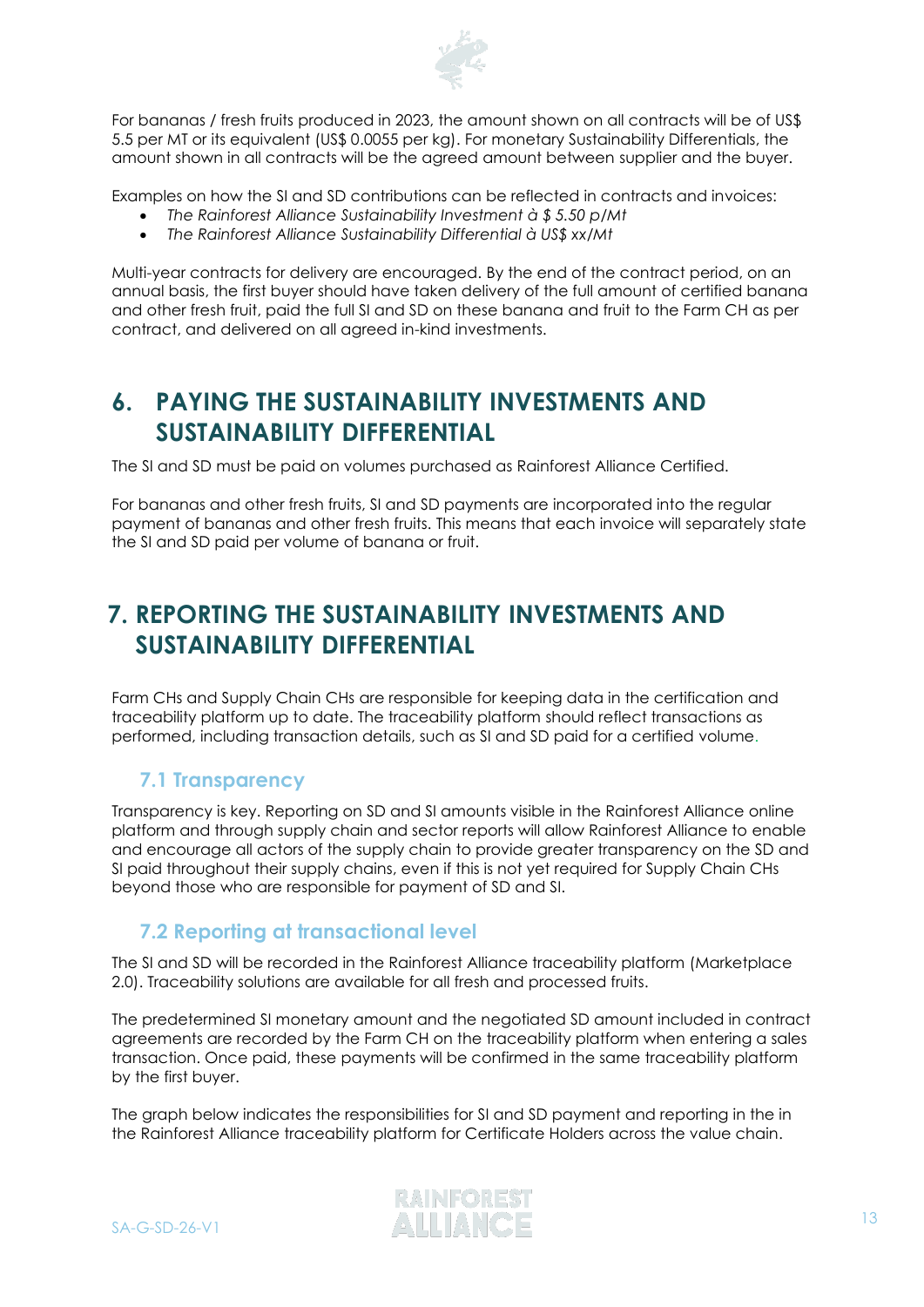



*Diagram 2: reporting of the SI and SD payments in MarketPlace 2.0.*

### <span id="page-13-0"></span>**7.3 Annual Reporting**

#### **Farm CHs reporting on monetary SI received and spent**

In preparation for the next audit, the Farm CH is required to report on how the SI received was spent according to the different investment categories. A percentage of the total SI received is allocated to the categories prescribed through the SI plan. This information is also reported to the Rainforest Alliance as part of the certification data entry.

#### **First buyers reporting on in-kind SI**

First buyer reports the estimated value of in-kind SI through the platform as "SI (in-kind) confirmed paid", indicating how the investment can be categorized.

### <span id="page-13-1"></span>**7.4 Retail reports**

At the request of retailers, the Rainforest Alliance will be able to generate supply chain specific reports, including information of agreed SI and SD amounts in their certified supply chains, and their use. To generate such reports, retailers will need to provide details of the certified volumes purchased from their direct suppliers.

# <span id="page-13-2"></span>**8. ASSURANCE OF SI AND SD**

The assurance around SI and SD payments from importer through buyers in producing countries (if applicable) to Farm CHs is regulated through various mechanisms.

As introduced in chapter 7, the Rainforest Alliance online platform will request both Farm CHs as well as buyers to report different figures: the fixed SI and SD amount agreed to be paid (Farm CH records), the confirmation of the paid SI and SD amounts (first buyer records), additional in-kind investments made (first buyer records), annual overview of allocation of SI

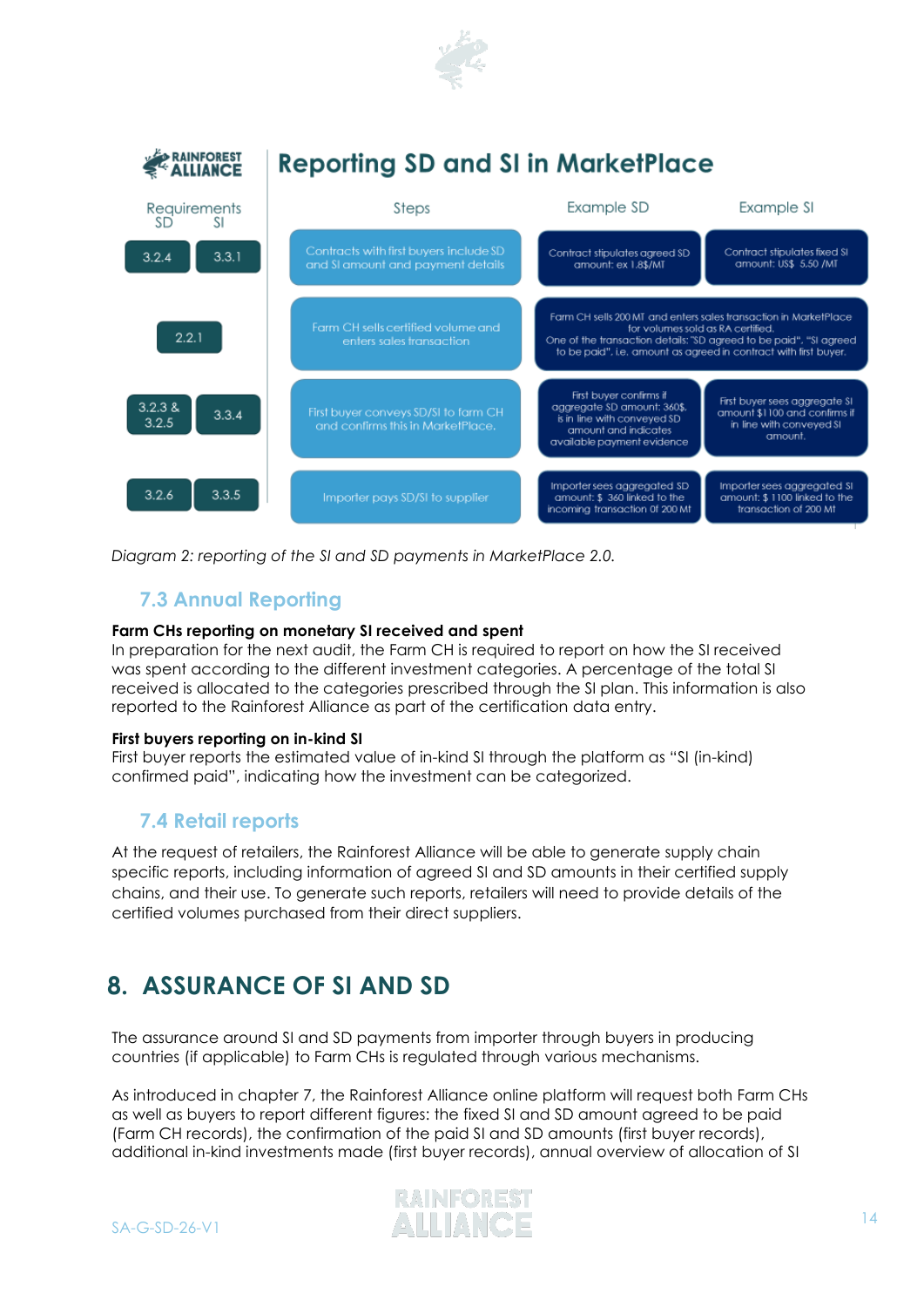

to different categories (Farm CH records). CBs, in preparation for Farm CH as well as Supply Chain CH audits, will receive reports of those figures in order to triangulate the information reported on the platform with physical evidence such as shipping documents and payment receipts.

In addition, CBs will be able to triangulate information entered in the traceability platform by both Farm CHs and first buyers to verify whether the amounts align and are in accordance with the Standard requirements and, therefore, also with the agreement between both parties.

If a CB detects discrepancies between the figures reported in the traceability platform and the physical evidence of agreements and actual payments, the Certification and Auditing Rules prescribe the CB to further investigate the causes for such discrepancy. While there can be acceptable reasons for a delayed payment or the payment of a different amount, absence of payment will lead to a sanction for the party that is responsible for paying or transferring the SI and SD. If such non-payment is detected during the audit of a Farm CH, the CB notifies Rainforest Alliance so that further follow up by the Supply Chain CB can be arranged.

#### **Importer**

If it appears that the importer is not paying the SI and SD to its supplier as agreed, a nonconformity will be issued against the importer. Non-conformity can only be closed, and certification continued, if the agreed payments are made.

Auditors will check if the importer paid the correct total of SD as agreed to the exporter (based on how much they agreed to pay in the contract with their buyer and the volume purchased as certified). They can check for proof of receipt on a sample of transactions.

#### **Retailers**

If a retailer imports Rainforest Alliance Certified bananas and/ or other fresh fruits (vegetables or flowers), they need to comply with the SI and SD requirements (See "importer activities and responsibilities" mentioned above). An external auditor will conduct a desk review of compliance before a certificate can be issued.

#### **Supply Chain CHs prior to Importer**

These CHs (mostly exporters as well as first buyers) must transfer monetary SI and SD payments and in-kind deliveries from the importers to the supplier, i.e. farm CH. Not transferring the SI and SD when received by the importer is considered a non-conformity.

Auditors will check for proof of receipt on a sample of transactions if first buyers paid the correct total of SD as agreed with the Farm CH, based on how much they agreed to pay in the contract with the Farm CH and the volume purchased as certified. They will also check how much was agreed to pay in the contract with the importer. The figure for the SD in the contract/agreement between exporter and importer may be different from the figure in the contract/agreement between farm CH and exporter (first buyer).

#### **Farm CHs**

Auditors will check the SD and SI received at farm CH level, based on how much the farm CH should have received in SD payment (calculated from information in the system on how much they agreed to be paid (in contract with the first buyer (exporter) x volume sold as certified). Proof of receipt is checked on a sample of transactions.

In the case of group certification, Farm CHs must forward the SD to their members. Group members can use the SD at their discretion.